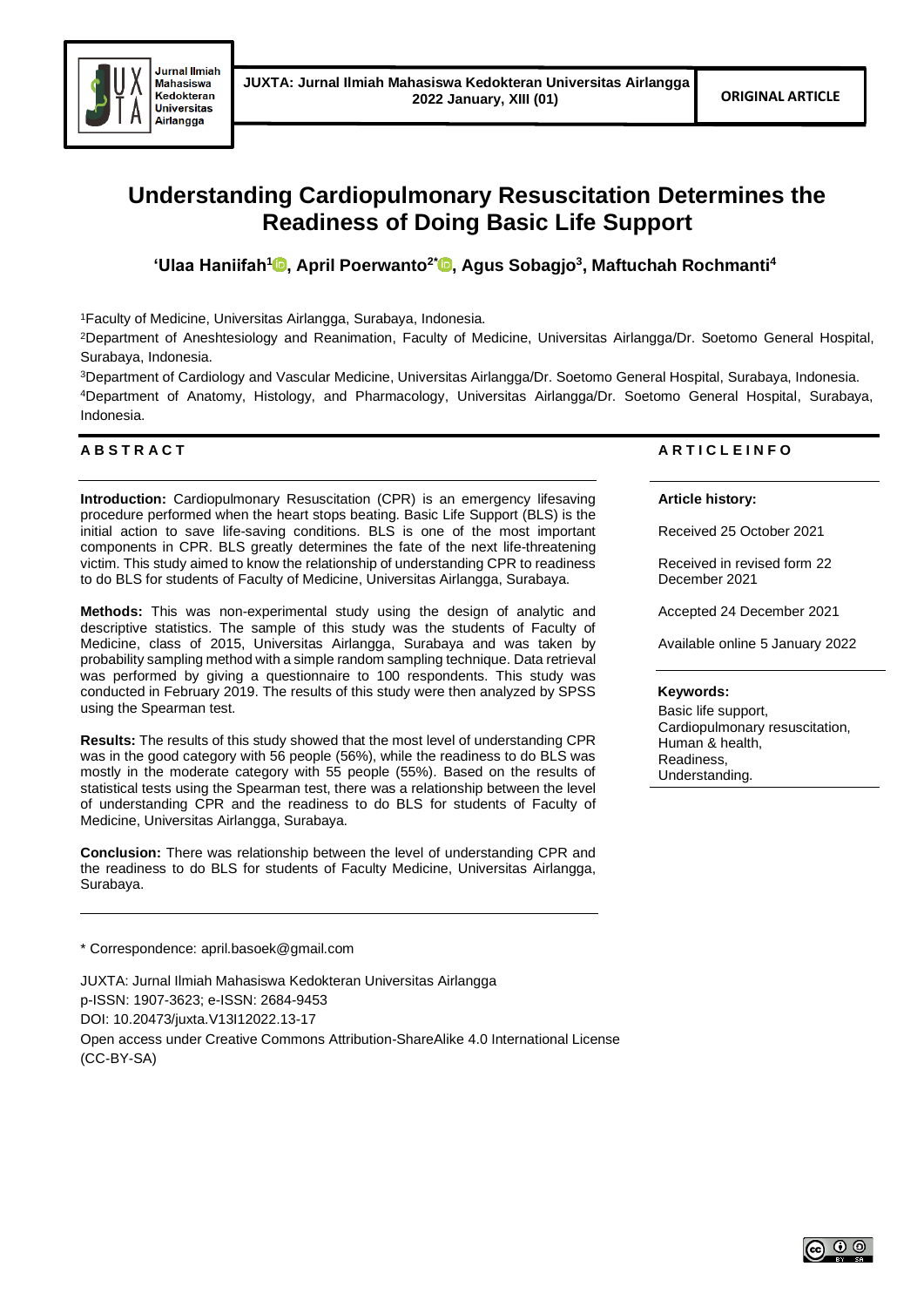#### **Introduction**

Cardiopulmonary Resuscitation (CPR) is an emergency technique for saving people who experience cardiac arrest. The CPR component consists of Basic Life Support (BLS), Advance Life Support (ALS), and Post Cardiac Arrest Care. <sup>1</sup> BLS is part of CPR. BLS means basic actions to rescue people who are having sudden cardiac arrest. Components of BLS consist of freeing the airway (airway), providing breathing assistance (breathing), and doing a heart massage (circulation). Life-threatening emergency conditions can occur anytime, anywhere, and about anyone. Therefore, it is expected that all people who are near the victims to be able to do BLS for the initial step of saving lives. BLS is the initial action that determines the life of the next victim. <sup>2</sup> BLS is considered a fundamental skill for health workers to save lives and improve the quality of public health. <sup>3</sup> BLS skills are very important because it gives people basic techniques regarding how to rescue victims from various accidents or daily accidents which are often found. <sup>4</sup> Therefore, every health worker, especially medical students, must understand and be ready to do BLS both in the hospital and out of the hospital. <sup>5</sup> One of the most important things in CPR is BLS. This knowledge about CPR underlies the demand that all prospective medical staff or students of Faculty of Medicine, Universitas Airlangga Surabaya, understand and be able to perform BLS as an initial rescue action. Previously, the students of Faculty of Medicine, Universitas Airlangga, Surabaya had been provided with material and practice on BLS during the third semester in GELS (General Emergency Life Support) subjects. Therefore, after receiving these materials, students could understand and be able to apply them in their daily life.

Cardiac arrest is a sudden loss of function of the heart, both in people who have been diagnosed with heart disease or not. 1,6 According to World Health Organization (WHO), heart attacks are still the first killer in developed and developing countries by contributing 60% of all deaths. According to the 2015 American Heart Association guidelines, the signs of cardiac arrest are unconsciousness, no reaction from the patient accompanied by no breathing or shortness of breath, and no pulses are felt within 5 seconds. If the three signs are found, immediately do a heart massage/CPR 30 times and 2 times artificial breathing. This action can save the brain as one of the vital organs which is the most susceptible to lack of oxygen. The brain can only survive if there is intake of glucose or oxygen that enters, thus the brain is classified as an organ that is vulnerable to damage. If within 5 minutes there is no circulation in the brain, the brain will die permanently. Therefore, anyone who is near the patient is expected to be able to do a heart massage after getting signs of cardiac arrest and the patient stops breathing. The main purpose of BLS is to create a blood flow which carries oxygen to vital organs such as brain and heart through circulation and artificial ventilation to make vital organs return to normal and can provide oxygen for the whole body. 6

The survival of the patient will be determined through the quality of CPR. The good quality of CPR can provide the best perfusion, therefore chest compression must be deep enough, done properly, and with complete release between compression and minimal pauses in compression. <sup>7</sup> Health workers are expected to be able to do CPR for improving health status of patients. They should increase knowledge to get good readiness in realizing health services.

This was a correlational study aimed to find the relationship between understanding CPR and readiness in conducting BLS for students of Faculty of Medicine, class of 2015, Universitas Airlangga, Surabaya, to emergency patients who experience cardiac arrest both in the hospital and out of the hospital.

## **Methods**

This was an observational analytic study using a crosssectional study design. In cross-sectional studies, results and exposures in study participants are measured at the same time or at one time. Participants in the cross-sectional study are only selected based on the inclusion and exclusion criteria set for the study. <sup>8</sup> The population taken were students of Faculty of Medicine, class of 2015, Universitas Airlangga, Surabaya with an average age of 21 years old.

This was conducted in February 2019 in Widokausada Workshop Room Dr. Soetomo General Hospital, Surabaya. Subjects were taken randomly from the students of Faculty of Medicine, class of 2015, Universitas Airlangga, Surabaya. Each subject was given informed consent before data collection were given souvenirs. The sample was determined through the sample size formula for correlation, therefore a sample of 100 people was obtained. This study had met the ethical eligibility test by Medical Research Ethics Committee of Faculty of Medicine, Universitas Airlangga with number No. 230 / EC / KEPK / FKUA / 2018. The data were analyzed using SPSS 23.0 with the Spearman method to determine the strength of the relationship from this study.

The instrument used in this study was a questionnaire. The questionnaire given to the subject was divided into two, one of which was a questionnaire containing 10 questions to find the level of understanding of the subject of CPR theory and the second questionnaire contained 10 questions to determine the level of subject readiness in conducting BLS components, namely Airway, Breathing, Circulation. For the understanding questionnaire, subjects were asked to recall the material that was previously obtained during the GELS course. The results obtained were in the form of correct or false answers with a minimum value of 5 and a maximum value of 10 which were converted as percentages. The readiness questionnaire contained a case study of the readiness to conduct BLS. The results obtained were in the form of an ordinal scale of 1 - 5, starting from 1 which was very unprepared, 2 which was not ready, 3 which was quite ready, 4 which was ready, and 5 which

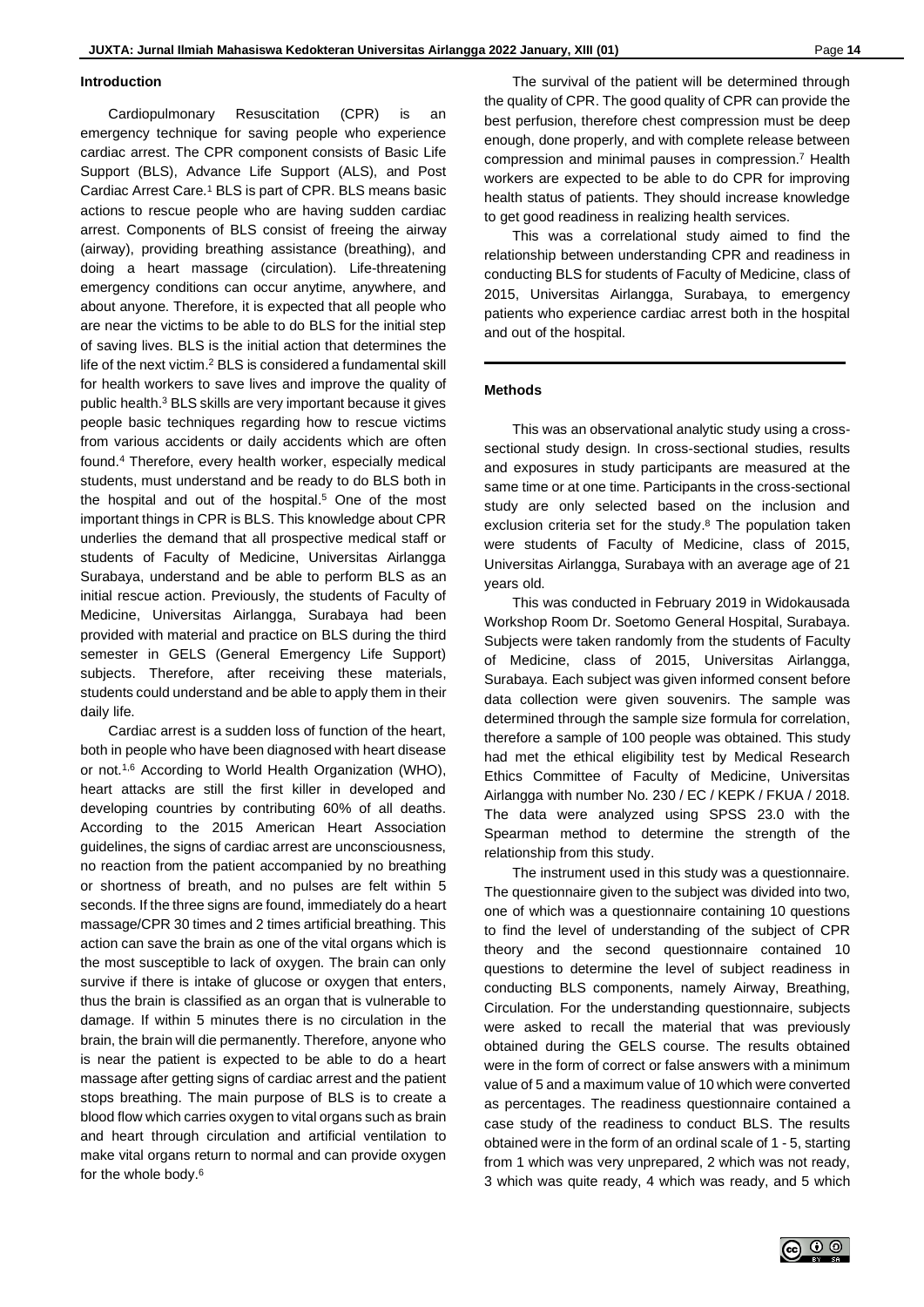was very ready, with a minimum value of 5 and maximum value of 50. Previously the questionnaire had been tested for validity and reliability and good results were obtained. Understanding questionnaire had r value between 0.428 - 0.601 and crossbach – alpha value of 0.612, and readiness questionnaire had r value between 0.568 - 0.761 and crossbach - alpha value of 0.883.

Each of the questionnaires was processed and categorized into three scales according to Ari Kunto's theory of Good, Enough, and Less. For understanding questionnaire, the subject is said to have a "Good" understanding if the correct answer is >75%, "Enough" understanding if the correct answer is 56 – 75%, and "Less" understanding if the correct answer is <55%. For readiness questionnaire, the subject is said to have a "Good" readiness with a value of >40, "Enough" readiness with a value of 31 – 40, and a "Less" readiness with a value of <30. The Spearman correlation test was conducted on the SPSS to determine the relationship between CPR understanding and readiness in conducting BLS for students of Faculty of Medicine, class of 2015, Universitas Airlangga, Surabaya. The results were obtained with a correlation coefficient of 0.197 with a p value of 0.049 ( $p > 0.05$ ).

## **Results**

This study obtained 100 subjects, namely students of Faculty of Medicine, class of 2015, Universitas Airlangga, Surabaya Medical Study Program class of 2015, with an average age of 21 years old with a standard deviation of 1.109144725. From 100 students who participated as subjects, most respondents were female. The subjects consist of 40 male students and 60 female students.

#### **The Understanding of Cardiopulmonary Resuscitation**

The results of the study showed that the highest level of understanding of the subject of CPR was in the good category of 56 people (56%), while the subjects in enough and less category were the same which equal to 22 people (22%) (Table 1).

Table 1. Distribution of respondent frequency to understanding

| Understanding | <b>Frequency</b> | Percentage (%) |  |
|---------------|------------------|----------------|--|
| Less          | 22               | 22             |  |
| Enough        | 22               | 22             |  |
| Good          | 56               | 56             |  |
| Total         | 100              | 100            |  |

## **The Readiness to Do Basic Life Support**

Whereas for readiness in conducting BLS, 55 people (55%) were in enough category, 41 people (41%) were in good category, and 4 people (4%) were in less category (Table 2).

Table 2. Distribution of respondent frequency to readiness

| <b>Readiness</b> | <b>Frequency</b> | Percentage (%) |  |
|------------------|------------------|----------------|--|
| Less             |                  |                |  |
| Enough           | 55               | 55             |  |
| Good             | 41               | 41             |  |
| Total            | 100              | 100            |  |

# **The Relationship of Understanding Cardiopulmonary Resuscitation to Readiness of Doing Basic Life Support**

Based on the results of statistical tests using the Spearman correlation test, the results obtained a correlation coefficient of 0.197, with p value of 0.049 ( $p < 0.05$ ). This shows that there was a relationship between the level of understanding CPR and the readiness to conduct BLS for students of Faculty of Medicine, class of 2015, Universitas Airlangga, Surabaya (Table 3). These results have a tendency if the respondent's understanding of CPR is good, their readiness to conduct BLS will also improve.

Table 3. Crosstabulation between understanding and readiness

| Understanding | <b>Readiness</b> |               |         | <b>Total</b> |
|---------------|------------------|---------------|---------|--------------|
|               | Less             | <b>Enough</b> | Good    |              |
| Less          |                  | 16            | 5       | 22           |
|               | $(4.5\% )$       | (72.7%)       | (22.7%) | $(100\%)$    |
| Enough        |                  | 14            | 16      | 22           |
|               | (0%)             | (63.6%)       | (36.4%) | $(100\%)$    |
| Good          | 3                | 25            | 28      | 56           |
|               | $(5.4\%)$        | (44.6%)       | (50%)   | (100%)       |
| Total         | 4(4%)            | 55            | 41      | 100          |
|               |                  | (55%)         | (41%)   | (100%)       |
|               |                  |               |         |              |

#### **Discussion**

Based on the results of the study, the highest understanding results were 56 people in the good category, who answered >75% correct answers in the questionnaire, followed by 22 people in enough category by answering 55- 75% correct answers in the questionnaire, and 22 people in less category by answering <55% correct answer in the questionnaire. In other studies, students of Faculty of Medicine, Udayana University, Bali had the best knowledge or understanding. The students learned how to maintain human health and performed treatment if people are sick or injured, in hope that they can return in good health. <sup>9</sup> This is also in line with a study conducted by Rachmawaty from University of Indonesia which stated that the knowledge or understanding of CPR techniques in BLS was categorized as good because it had high knowledge. It is because the students of Faculty of Medicine specifically learned in details the technique of CPR. Another study said that students majoring in health at Saudi Women's University had very little knowledge about BLS.<sup>10</sup> This is also similar to a study conducted bt Somaraj, *et al.* which stated that quite a number of dentists who were doing an internship in Mangalore, India had less knowledge.<sup>11</sup>

According to Bloom, understanding is the ability of someone to understand something after getting to know it and remember. Knowledge is one of the factors that affects the understanding of several individuals. Individual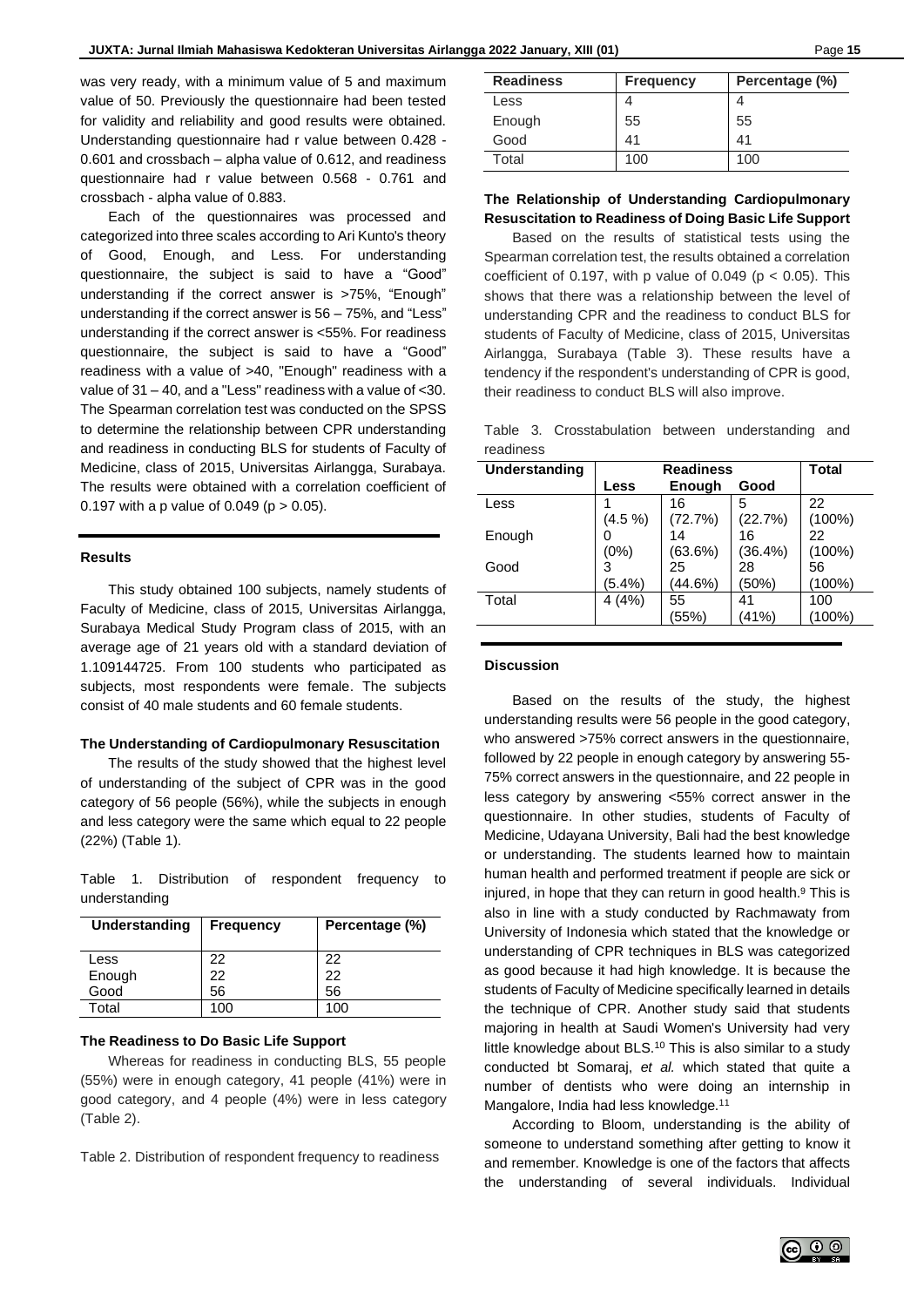knowledge and understanding improves when more information is obtained. <sup>12</sup> There are mixed results regarding the understanding of CPR because there are some differences between individuals, such as psychological conditions when receiving material or psychological conditions when filling questionnaires; physiological factors that distinguish one person from another person such as intelligence, cognitive, and motivation; and external factors, namely the environment that plays a role in supporting the successful process of absorbing knowledge and managing it into understanding. The respondents of this study were students of Faculty of Medicine, class of 2015, Universitas Airlangga, Surabaya who received CPR knowledge and managed it into a different understanding for each person because of the many factors previously mentioned, affecting the respondent when receiving material or recalling the material that was given and filling out questionnaire regarding CPR.

As for the results of readiness, the most respondents as many as 55 people were in enough category with a value of 30-40, followed by 41 people in good category with a value >40, and 4 people in less category with a value <30. Another study conducted at Aisyiyah University Yogyakarta stated that students who had been given knowledge and training on BLS already had the desire and readiness in conducting CPR. <sup>13</sup> Another study involving students, doctors, and nurses at colleges of medicine, dentistry, homeopathy, and nursing in India had a very poor awareness and readiness for BLS. <sup>14</sup> According to Mangkuprawira, training is a process of teaching certain knowledge, expertise, and attitude to make someone more skilled and able to perform responsibilities better in accordance with the standards.<sup>15</sup> Thus, it can be said that good knowledge and understanding of CPR and training will create readiness in conducting BLS.

The results of this study indicated that there was a relationship between the level of understanding CPR and the readiness to conduct BLS for students of Faculty of Medicine, class of 2015, Universitas Airlangga, Surabaya. Based on the results, this study also found a tendency if the respondent's understanding improves, the respondent's readiness can improve as well. According to Notoadmodjo, knowledge is very closely related to readiness. For example, if a health worker finds a patient in cardiac arrest, in making a decision on what they should do, the health worker must have good knowledge about cardiac arrest at evaluation level to prevent mistreatment. Evaluation is the highest level of knowledge because it involves the ability to make an assessment of a material or object. This is not in line with a study conducted by Aminuddin which stated that there are many nurses or health workers who have good knowledge but are not ready to handle cardiac arrest patients and perform CPR. This is due to other factors that affect the experience or length of work and available facilities. Based on the length of work, the longer the nurse works, the more experience they have in their life to deal with cardiac arrest patients. Based on facilities, incomplete facilities can reduce the level of readiness of nurses or health workers in

conducting BLS. According to Wollf, experience and training also affect the readiness of health workers or nurses. Based on the previous statement, it can be concluded that the readiness of BLS is not only limited to a good understanding but also influenced by experience, training, and readiness of good support tools.

As commonly found in a study, there are advantages and disadvantages. The advantage of this study is that this kind of study had never been done before in Faculty of Medicine, Universitas Airlangga, while the disadvantages are the limitations of respondents who were only limited to 100 people, only conducted in one batch of students, and only used one variable which affected BLS in this study.

## **Conclusion**

Based on the results of the study regarding the relationship between the level of understanding CPR and the readiness to conduct BLS for students of Faculty of Medicine, class of 2015, Universitas Airlangga, Surabaya, the understanding of CPR of 100 respondents was categorized as good, and the readiness in conducting BLS was categorized as well. It can be concluded that there was a relationship between the level of understanding CPR and the readiness to conduct BLS for students of Faculty of Medicine, class of 2015, Universitas Airlangga, Surabaya.

## **CONFLICT OF INTEREST**

The author stated there is no conflict of interest in this study.

## **REFERENCES**

- 1. American Heart Association. Fokus Utama Pembaruan Pedoman American Heart Association 2015 untuk CPR dan ECC. *Am Hear Assoc* 2015; 132: 293.
- 2. Fakultas Kedokteran Universitas Airlangga. *Pelatihan GELS (General Emergency Life Support) PPGD (Penanggulangan Penderita Gawat Darurat)*. Surabaya, 2012.
- 3. Selvaraj V, Parajulee S. Knowledge of Nurses Towards Cardio-Pulmonary Resuscitation in a Tertiary Care Teaching Hospital in Nepal. *J Clin Diagnostic Res* 2013; 9: 7–13.
- 4. Hasanah UN. *Hubungan Tingkat Pengetahuan dengan Ketrampilan Perawat dalam Melakukan Tindakan Bantuan Hidup Dasar ( BHD) di RSUD Kabupaten Karanganyar*. Stikes Kusuma Husada Surakarta, 2015.
- 5. Keenan M, Joubert G, Lamacraft G. A Survey of Nurses' Basic Life Support Knowledge and Training at a Tertiary Hospital. *African J Heal Prof Educ* 2009; 1:  $3 - 7$ .
- 6. Field JM, Hazinski MF, Sayre MR, et al. Part 1: Executive summary: 2010 American Heart Association Guidelines for Cardiopulmonary Resuscitation and Emergency Cardiovascular Care. *Circulation* 2010; 122: 640–656.
- 7. Davok D. *CPR Quality and Education*. The University of Eastern Finland, http://www.scielo.br/scielo.php?pid=S1414- 40772007000300007&script=sci\_arttext (2010).
- 8. Setia M. Methodology Series Module 3: Cross-sectional Studies. *Indian J Dermatol* 2016; 61: 261–264.